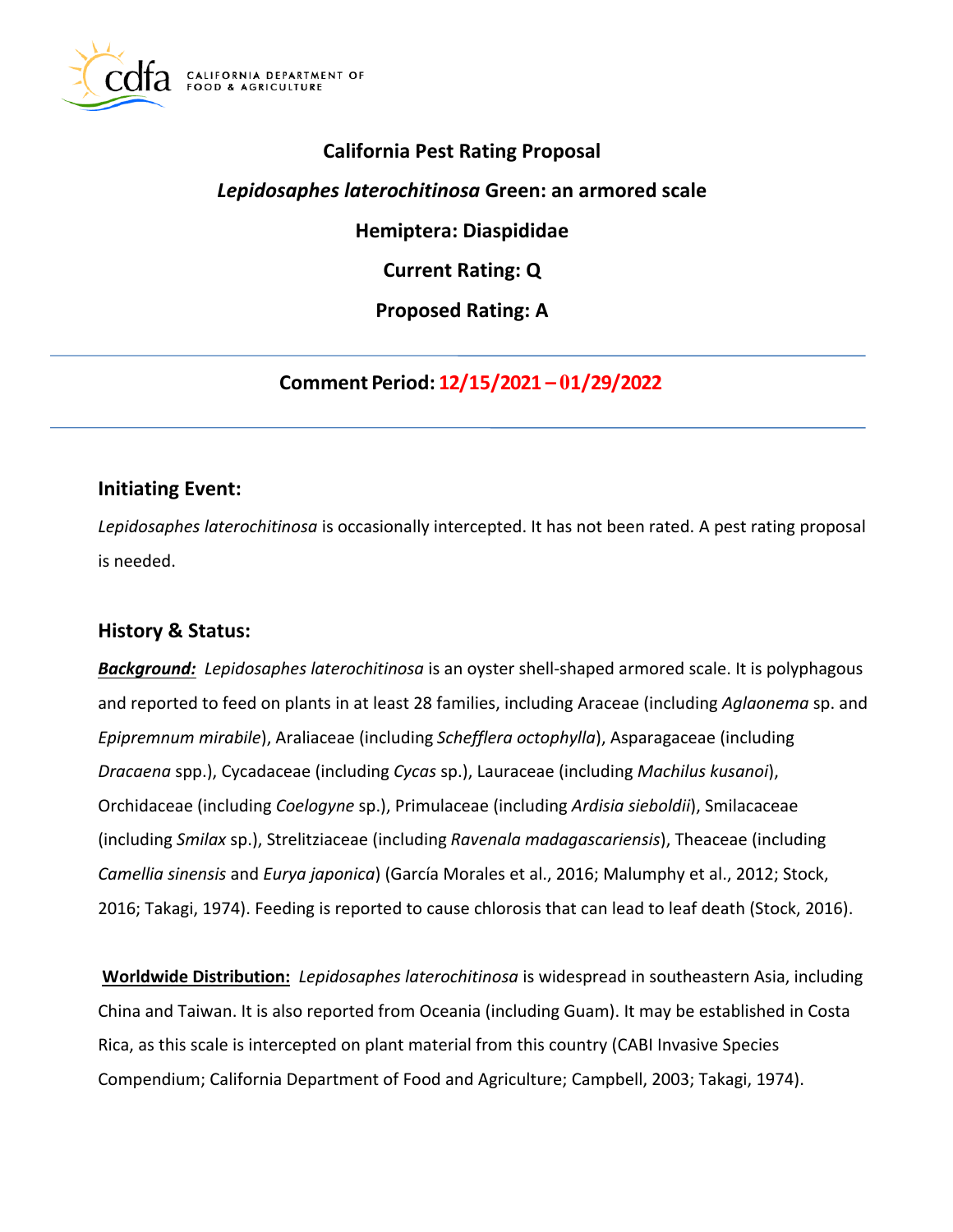

**Official Control:** *Lepidosaphes laterochitinosa* is considered reportable by the United States Department of Agriculture.

**California Distribution:** *Lepidosaphes laterochitinosa* is not known to be established in California.

**California Interceptions:** *Lepidosaphes laterochitinosa* has been intercepted on *Dracaena* spp. nursery stock from Costa Rica (California Department of Food and Agriculture).

The risk *Lepidosaphes laterochitinosa* poses to California is evaluated below.

## **Consequences of Introduction:**

- 1) **Climate/Host Interaction:** *Lepidosaphes laterochitinosa* is polyphagous and suitable hosts are likely present over much of California. Climate, however, may limit this scale to areas of the state with mild climate (for example, the southern coast). Therefore, *L. laterochitinosa* receives a **Medium (2)** in this category.
	- Low (1) Not likely to establish in California; or likely to establish in very limited areas.
	- **– Medium (2) may be able to establish in a larger but limited part of California.**
	- High (3) likely to establish a widespread distribution in California.
- 2) **Known Pest Host Range:** *Lepidosaphes laterochitinosa* is polyphagous. Therefore, it receives a **High (3)** in this category.
	- Low (1) has a very limited host range.
	- Medium (2) has a moderate host range.
	- **– High (3) has a wide host range.**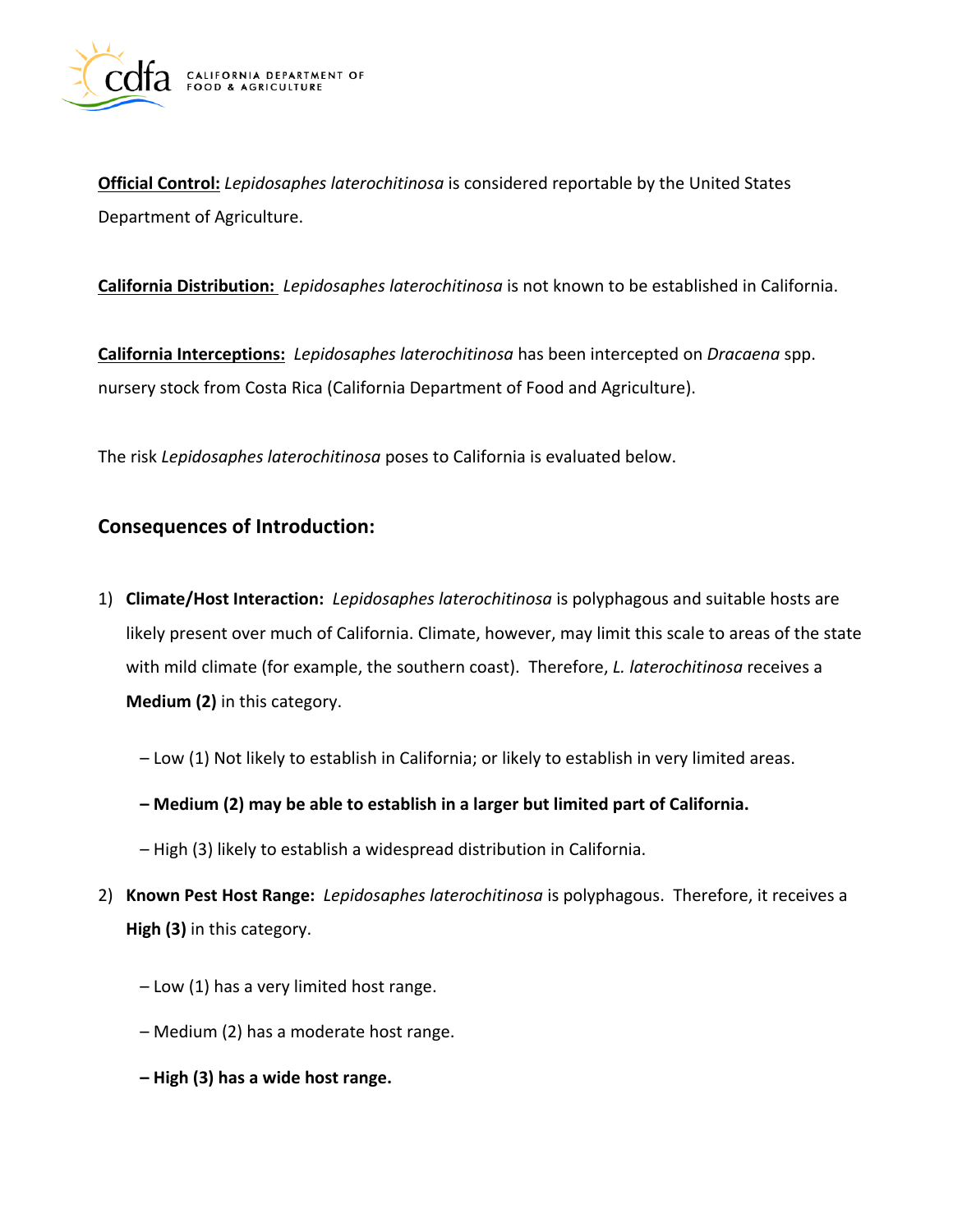

3) **Pest Reproductive and Dispersal Potential:** *Lepidosaphes laterochitinosa* can be moved with infested plant material. Therefore, it receives a **Medium (2)** in this category.

– Low (1) does not have high reproductive or dispersal potential.

- **– Medium (2) has either high reproductive or dispersal potential.**
- High (3) has both high reproduction and dispersal potential.
- 4) **Economic Impact**. *Lepidosaphes laterochitinosa* does not appear to often be reported as a significant pest. However, it is reported to cause damage (chlorosis and leaf death) to plants. It is known to be associated with nursery stock. It could decrease yield and increase production costs of a variety of plants. In addition, it is considered reportable by the United States Department of Agriculture, so its presence in California could impact trade. Therefore, it receives a **High (3)** in this category.

#### **Economic Impact: A, B, C**

- **A. The pest could lower crop yield.**
- **B. The pest could lower crop value (includes increasing crop production costs).**
- **C. The pest could trigger the loss of markets (includes quarantines).**
- D. The pest could negatively change normal cultural practices.
- E. The pest can vector, or is vectored, by another pestiferous organism.
- F. The organism is injurious or poisonous to agriculturally important animals.
- G. The organism can interfere with the delivery or supply of water for agricultural uses.

#### **Economic Impact Score: High**

- Low (1) causes 0 or 1 of these impacts.
- Medium (2) causes 2 of these impacts.
- **– High (3) causes 3 or more of these impacts.**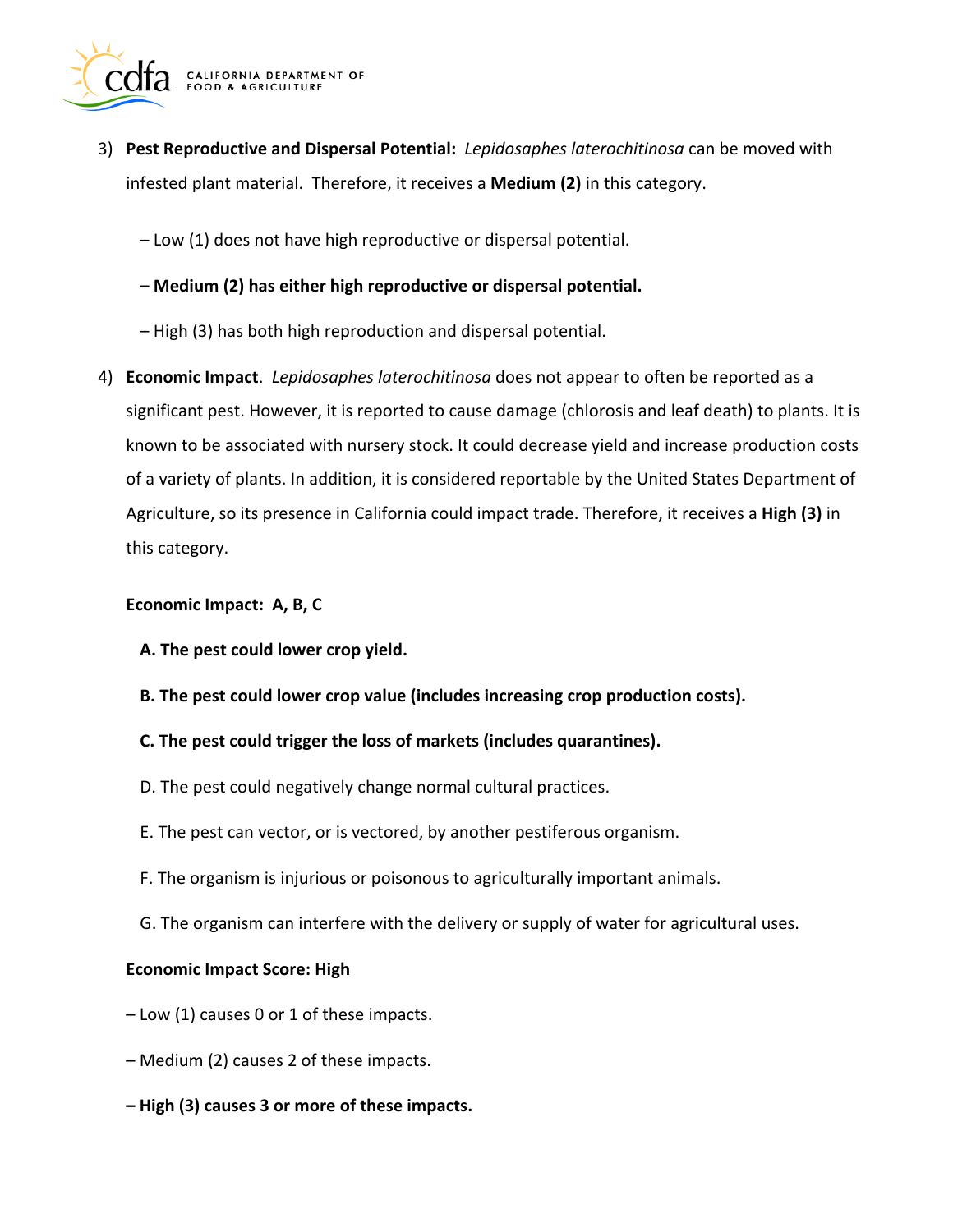

5) **Environmental Impact**. *Lepidosaphes laterochitinosa* feeds on a wide variety of plants. It could cause damage to garden and ornamental plants and trigger treatments. Damage to native plants is possible, especially in the milder portions of the state. Therefore, *L. laterochitinosa* receives a **High (3)** in this category.

#### **Environmental Impact: A, D, E**

# **A. The pest could have a significant environmental impact such as lowering biodiversity, disrupting natural communities, or changing ecosystem processes.**

B. The pest could directly affect threatened or endangered species.

C. The pest could impact threatened or endangered species by disrupting critical habitats.

#### **D. The pest could trigger additional official or private treatment programs.**

**E. The pest significantly impacts cultural practices, home/urban gardening or ornamental plantings.** 

#### **Environmental Impact Score: High (3)**

- Low (1) causes none of the above to occur.
- Medium (2) causes one of the above to occur.
- **– High (3) causes two or more of the above to occur.**

### **Consequences of Introduction to California for** *Lepidosaphes laterochitinosa***: High**

### **(13)**

Add up the total score and include it here.

 $-Low = 5-8$  points

–Medium = 9-12 points

**–High = 13-15 points**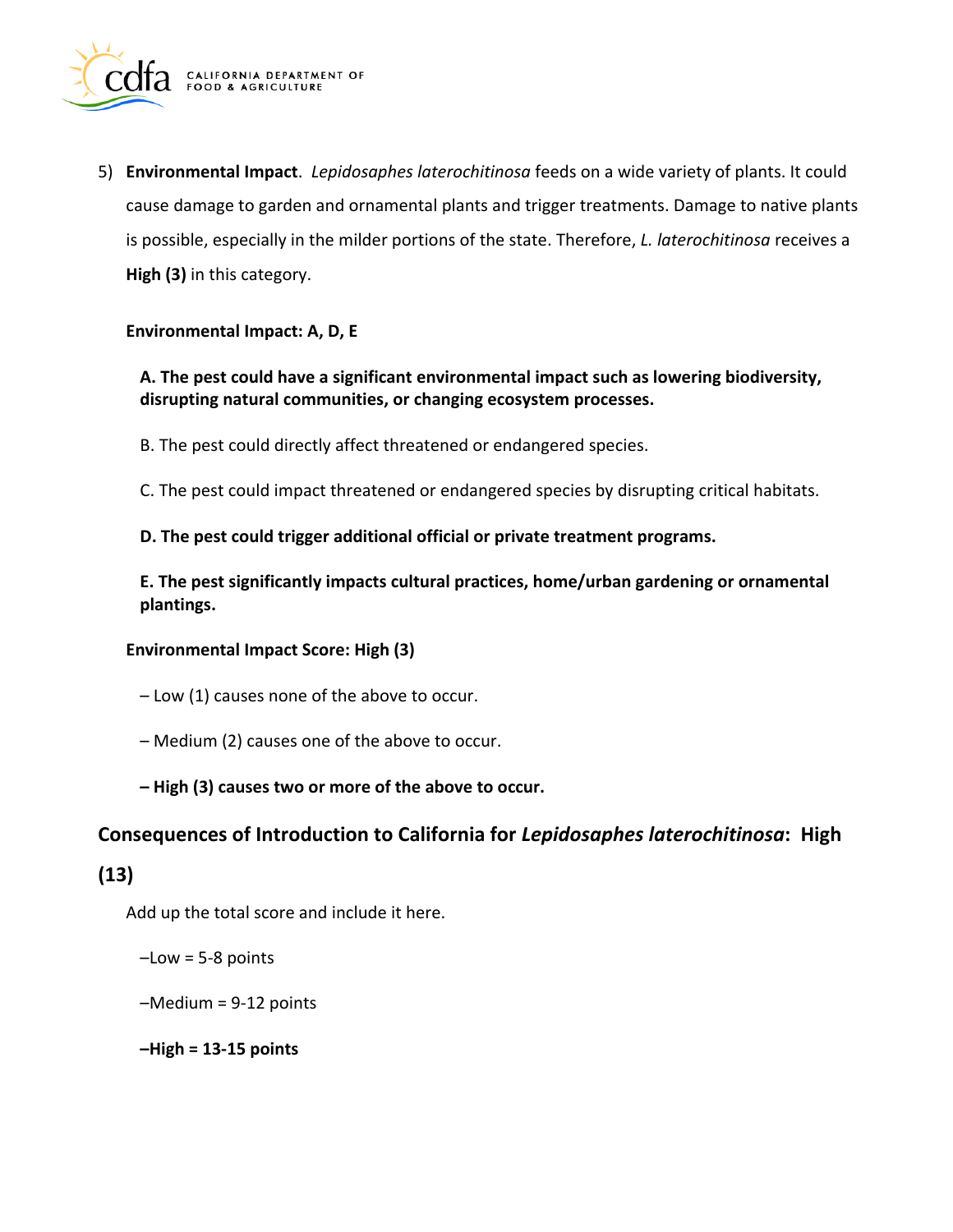

6) **Post Entry Distribution and Survey Information:** *Lepidosaphes laterochitinosa* is not known to be established in California. It receives a **Not established (0)** in this category.

#### **–Not established (0) Pest never detected in California, or known only from incursions.**

–Low (-1) Pest has a localized distribution in California, or is established in one suitable climate/host area (region).

–Medium (-2) Pest is widespread in California but not fully established in the endangered area, or pest established in two contiguous suitable climate/host areas.

–High (-3) Pest has fully established in the endangered area, or pest is reported in more than two contiguous or non-contiguous suitable climate/host areas.

### **Final Score:**

7) The final score is the consequences of introduction score minus the post entry distribution and survey information score: High (13)

### **Uncertainty:**

There are no ongoing surveys for *L. laterochitinosa*, so it is possible that this scale is already established in California. It is possible that this scale may not be able to thrive in California for climatic reasons. It is also possible that it may not be capable of causing significant impacts to native or ornamental plants in this state.

### **Conclusion and Rating Justification:**

*Lepidosaphes laterochitinosa* is a scale that can feed on a wide variety of plants and is known to cause damage. It therefore poses a threat to the agriculture and environment of California. It is not known to be established in California. For these reasons, an "A" rating is justified.

### **References:**

CABI Invasive Species Compendium. Accessed November 29, 2021: <https://www.cabi.org/isc/datasheet/30371>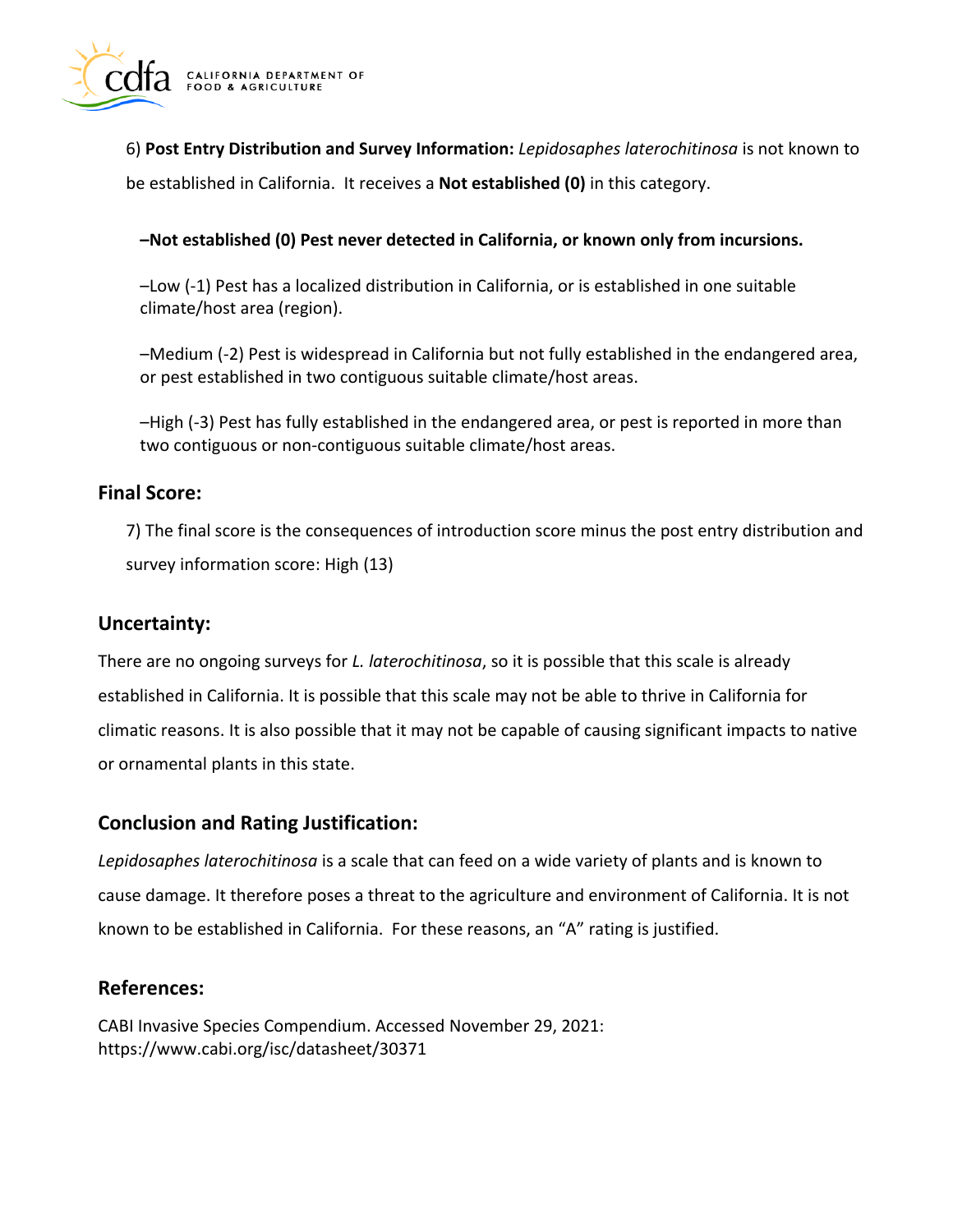

California Department of Food and Agriculture. Pest and damage record database. Accessed November 29, 2021: <https://pdr.cdfa.ca.gov/PDR/pdrmainmenu.aspx>

Campbell, R. K. 2003. Guam. pp. 35-45 in Shine, C., Reaser, J. K., and Gutierrez, A. T. (eds.). Invasive alien species in the Austral Pacific Region: National Reports & Directory of Resources. Global Invasive Species Programme, Cape Town, South Africa.

García Morales, M., Denno, B.D., Miller, D.R., Miller, G.L., Ben-Dov, Y., and N.B. Hardy. 2016. ScaleNet: A literature-based model of scale insect biology and systematics. Accessed November 29, 2017:

[http://scalenet.info.](http://scalenet.info)

Malumphy, C., Halstead, A. J., and Salisbury, A. 2012. First incursion of Chinese mussel scale *Lepidosaphes chinensis* (Hemiptera: Diaspididae) in Europe, with a review of *Lepidosaphes* species found in Britain. British Journal of Entomology and Natural History 25:65-73.

Stock, I. 2016. Pest Alert. *Lepidosaphes laterochitinosa* (Green), a new mussel scale intercepted in a Florida nursery.

Takagi, S. 1974. Diaspididae of Taiwan based on material collected in connection with the Japan-U.S. co-operative science programme, 1965 (Homoptera: Coccoidea) part 2. Insecta Matsumurana- 33:1- 142.

### **Responsible Party:**

Kyle Beucke, 1220 N Street, Sacramento, CA 95814, 916-698-3034, [permits\[@\]cdfa.ca.gov](https://permits[@]cdfa.ca.gov) 

# **\*Comment Period: 12/15/2021 – 01/29/2022**

### **\*NOTE:**

You must be registered and logged in to post a comment. If you have registered and have not received the registration confirmation, please contact us at [permits\[@\]cdfa.ca.gov](https://permits[@]cdfa.ca.gov).

## **Comment Format:**

❖ Comments should refer to the appropriate California Pest Rating Proposal Form subsection(s) being commented on, as shown below.

#### **Example Comment:**

Consequences of Introduction: 1. Climate/Host Interaction: [Your comment that relates to "Climate/Host Interaction" here.]